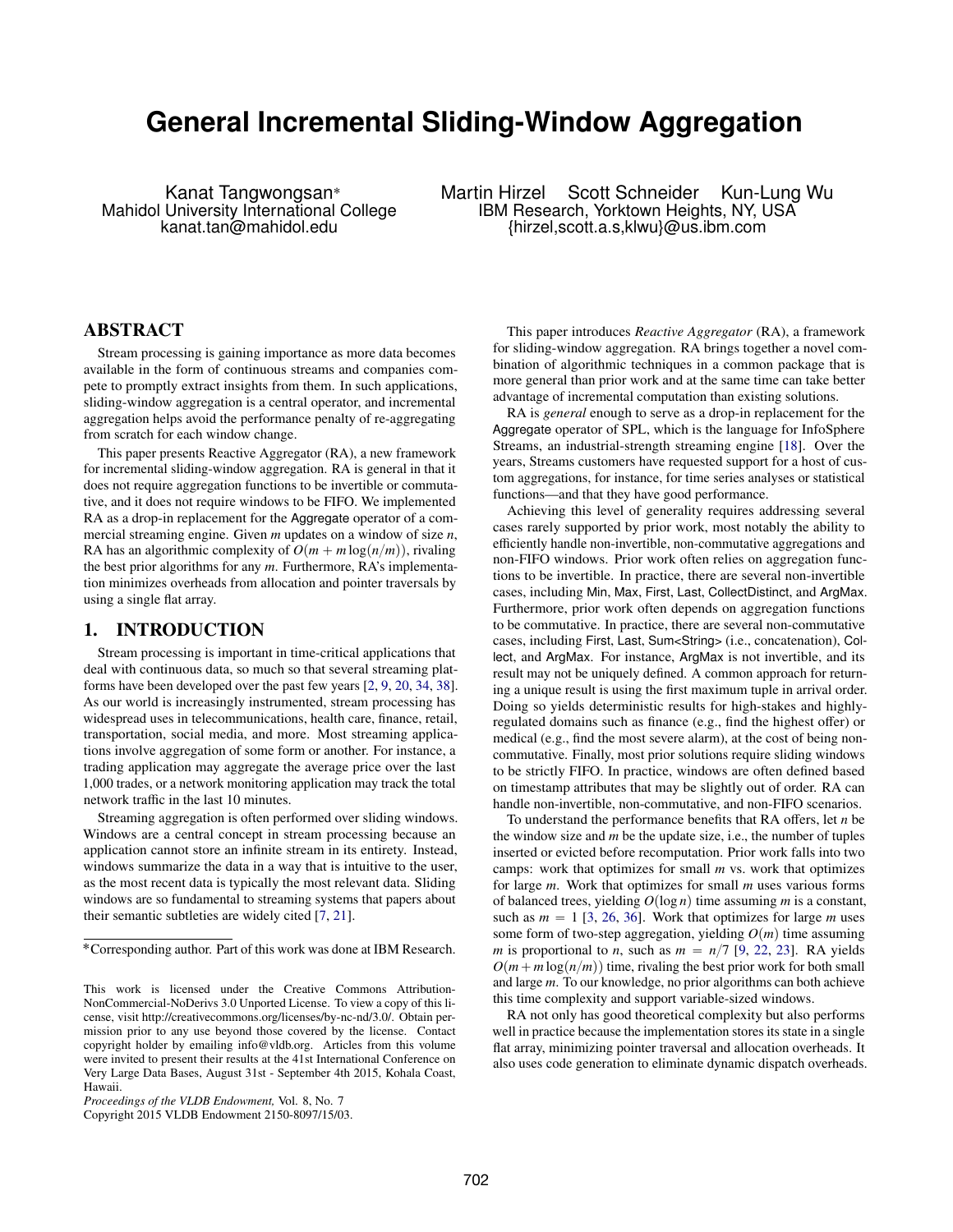<span id="page-1-0"></span>

Figure 1: Example query in CQL (left) and the same query in stream-relational algebra (right).

As a framework, RA combines an efficient data structure with a simple abstraction for library developers to program aggregation operations. It requires that the aggregation operation be decomposed into lift, combine, and lower functions (to be explained); and that combine be associative (not necessarily commutative nor invertible). Furthermore, RA supports both fixed-size windows and variable-size windows (e.g., time-based windows) by resizing the data structure appropriately. We provide a resizing algorithm where the resizing overhead can be amortized and absorbed into the processing cost.

Our experiments confirm the theoretical findings and show that RA performs well in practice. For most aggregation operations, RA is never more than 10% worse than from-scratch recomputation on small windows (between 1 and 100), but is capable of delivering at least an order of magnitude higher throughput—and often much higher—on a window as small as 6K elements.

## 2. OVERVIEW OF OUR APPROACH

To provide context for the remainder of the paper, we formalize the supported queries, as well as discussing considerations that shaped the design and implementation.

## 2.1 Query Example and Semantics

This section describes the queries implemented by our reactive aggregator in terms of CQL's stream-relational algebra [\[4\]](#page-11-13). The reactive aggregator implements algebraic queries of the form IStream  $\circ \gamma \circ$  Window. As an example, Figure [1](#page-1-0) shows a query that uses sliding-window aggregation to compute statistics over phone calls, transforming input stream *S <sup>i</sup>* into output stream *S <sup>o</sup>*.

We denote the input stream by  $S_i$ , in this example,  $S_i$  = Calls. Formally, a *stream* is a possibly infinite bag of stream elements. A *stream element* is a pair  $\langle d, \tau \rangle$  of a tuple *d* and a timestamp  $\tau$ . For the example, we assume the tuples of input stream Calls have schema {len: Float, caller: String}.

 $R_w$  = Window<sub>{...}</sub>  $(S_i)$  is the window. At each time  $\tau$ , a *window* converts a stream  $S_i$  into a relation  $R_w(\tau)$  containing recent tuples<br>from  $S_i$ . In the example, Bange 24 Hours specifies the window size from *S <sup>i</sup>* . In the example, Range 24 Hours specifies the window size, and Slide 1 Minute specifies the slide parameter, which determines the granularity at which the window contents change. Formally, the the granularity at which the window contents change. Formally, the<br>window at time  $\tau$  begins at time  $\tau_b = \left[\frac{\tau - 24 \text{ hours}}{1 \text{ minute}}\right] \cdot 1$  Minute and<br>and a time  $\tau_b = 1.94 \text{ hours}$ . The unique time the hospitalization ends at time  $\tau_e = \tau_b + 24$  Hours. The window is the bag of tuples  $R_w(\tau) = \{d \, | \, \langle d, \tau' \rangle \in S_i \land \tau' \geqslant \tau_b \land \tau' \leqslant \tau_e\}.$ 

 $R_a = \gamma_{\{-1\}}(R_w)$  is the aggregation. After applying a window, CQL uses standard relational algebra operators on the resulting relation. This works because a window at time  $\tau$  simply returns a bag of tuples  $R_w(\tau)$ . The semantics of relational algebra on bags of tuples is well-understood and can be found in databases texts. Formally, the  $\gamma$  operator in the example computes a bag  $R_a$  with a single tuple

<span id="page-1-1"></span>

Figure 2: Overview of our approach.

that has the schema  $\{mxl : Float, num : Int, who : String\}$ , where

 $mxl = max{d$ .len  $d \in R_w(\tau)$  $num = |\{d \mid d \in R_w(\tau) \land d$ .len = mxl who  $\in \{d$ .caller  $| d \in R_w(\tau) \wedge d$ .len  $=$  mxl $\}$ 

Note that who might not be uniquely defined. For deterministic results, the tie can be resolved to the first tuple in arrival order.

 $S_o$  = *IStream* $(R_a)$  turns the singleton relation  $R_a$  back into a stream. The IStream operator watches a time-varying relation  $R_a(\tau)$ , producing a stream element  $\langle d, \tau \rangle$  whenever a tuple *d* is inserted into  $R_a$  at time  $\tau$ .

## <span id="page-1-2"></span>2.2 Window Size and Update Size

While the example in Figure [1](#page-1-0) only illustrates one particular configuration of  $\gamma$  and Window operators, the reactive aggregator supports other configurations. Window size can be specified by time, count, delta, or punctuation. The slide parameter can be anything from a single tuple to the entire window size, in which case the sliding window degenerates to a tumbling window. Furthermore, the window and the aggregation can be partitioned on a *key* (a set of attributes). Tuples from input stream  $S_i$  belong to the same partition if their key attributes have the same value. Each partition of the window is aggregated independently.

We define  $n_{\tau}$ , the instantaneous window size at time  $\tau$ , as the number of tuples in  $R_w(\tau)$ . If the user specifies a count-based window,  $n<sub>\tau</sub>$  is constant once the application reaches steady-state. For all other window size specifications (time, delta, or punctuation),  $n<sub>τ</sub>$ can vary throughout the application run. We define *m*, the update size between two successive time instants  $\tau$  and  $\tau'$ , as the number of insertions and deletions between  $R(\tau)$  and  $R(\tau')$ . With a countinsertions and deletions between  $R_w(\tau)$  and  $R_w(\tau')$ . With a count-<br>hased slide parameter *m* is constant; otherwise *m* is variable based slide parameter, *m* is constant; otherwise, *m* is variable.

#### 2.3 Aggregate Operator

To concretely describe our solution, we explain how it works as a drop-in replacement for SPL's Aggregate operator [\[18\]](#page-11-7). The techniques presented in this paper, however, are platform-independent.

Figure [2](#page-1-1) gives an overview of the Aggregate operator using our solution. In broad strokes, this works as follows. When a tuple is delivered to Aggregate, the SPL runtime calls the process function.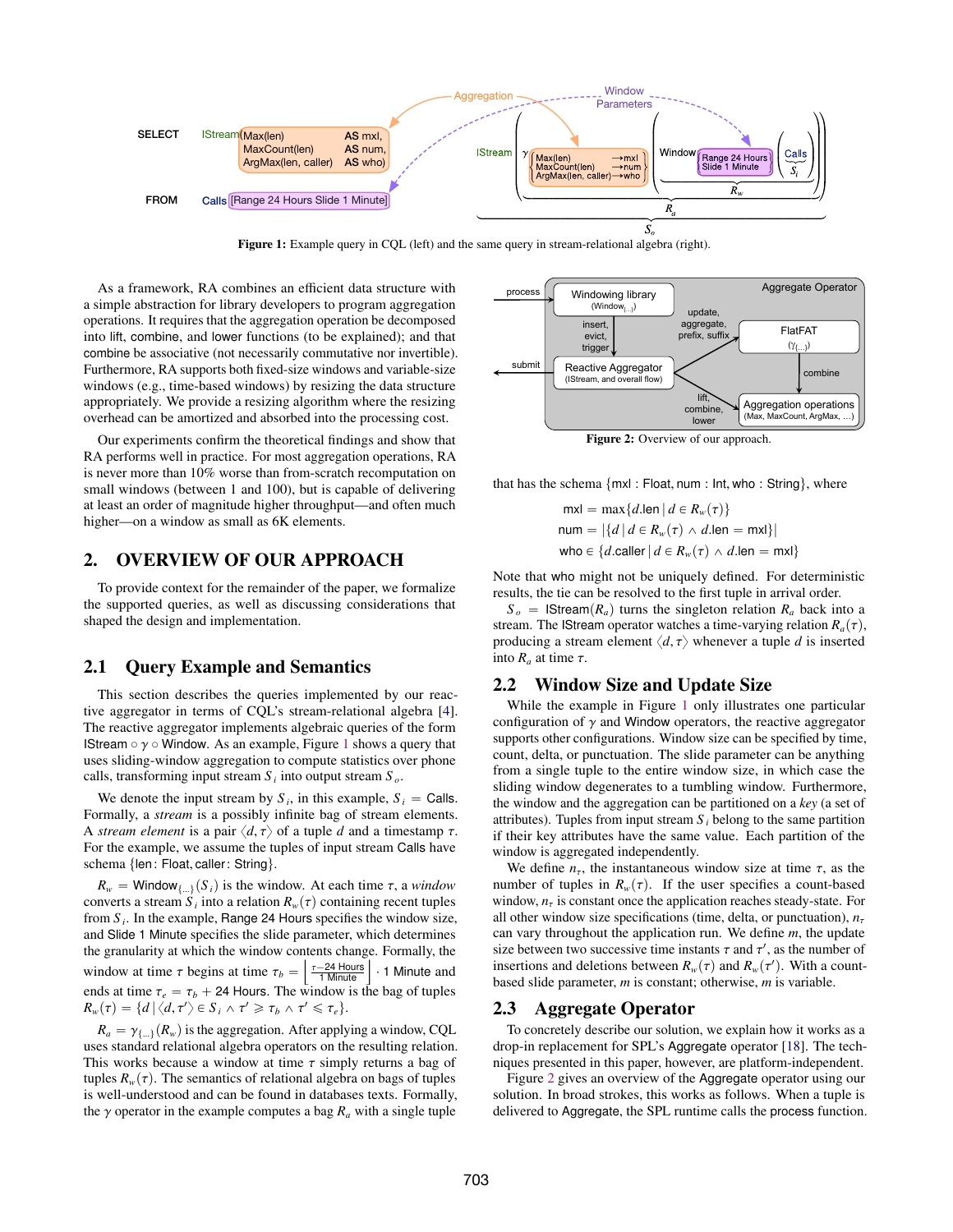<span id="page-2-1"></span>

| Operation        | Types: |                               |          | <b>Functions:</b>             |                                            |                                              |
|------------------|--------|-------------------------------|----------|-------------------------------|--------------------------------------------|----------------------------------------------|
|                  | In.    | Agg                           | Out      | lift(v:In) : Aqa              | combine(a:Agg, b:Agg): Agg                 | lower(c:Agg): Out                            |
| Count            |        | Int                           | Int      |                               | a+b                                        | с                                            |
| Sum              |        |                               |          | v                             | a+b                                        | с                                            |
| Max              |        |                               |          | v                             | $a>b$ ? $a:b$                              | с                                            |
| Min              |        |                               |          | v                             | $a < b$ ? $a : b$                          | C                                            |
| ArithmeticMean   |        | $\{n: Int, \Sigma: T\}$       |          | $n=1$ , $\Sigma=v$            | $n=a.n+b.n, \Sigma=a.\Sigma+b.\Sigma$      | $\Sigma/n$                                   |
| GeometricMean    |        | $\{n: Int, \Pi: T\}$          |          | $n=1$ , $\Pi=v$               | $n=a.n+b.n.$ $\Pi=a.\Pi^*b.\Pi$            | $\sqrt[n]{\Pi}$                              |
| MaxCount         |        | {n:Int, max:T}                | Int      | $n=1$ , max=v                 | pick higher or add if equal                | n                                            |
| MinCount         |        | $\{n: Int, min: T\}$          | Int      | $n=1$ , min=v                 | pick lower or add if equal                 | n                                            |
| SampleStdDev     |        | $\{n: Int, \Sigma: T, sq:T\}$ | Т        | $n=1$ , $\Sigma=v$ , $sq=v^2$ | a.n+b.n, $a.\Sigma + b.\Sigma$ , a.sq+b.sq | $\frac{1}{n-1}(\mathsf{sq}-\Sigma^2/n)$      |
| PopulationStdDev |        | $\{n: Int, \Sigma: T, sq:T\}$ | Т        | $n=1$ , $\Sigma=v$ , $sq=v^2$ | a.n+b.n, $a.\Sigma + b.\Sigma$ , a.sq+b.sq | $\sqrt{\frac{1}{n}(\mathsf{sq}-\Sigma^2/n)}$ |
| ArgMax           |        | ${m:T, a:T'}$ {max:T, arg:T'} | т        | $max=v.m$ , $arg=v.a$         | pick higher or first if equal              | arg                                          |
| ArgMin           |        | ${m:T, a:T'}$ {min:T, arg:T'} | т        | $min=v.m$ , $arg=v.a$         | pick lower or first if equal               | arg                                          |
| Collect          |        | List < T                      | List < T | [v]                           | concat(a, b)                               | с                                            |

Table 1: Decomposition of a variety of aggregate operations, showing the input type In, intermediate aggregate type Agg, and output type Out; and the corresponding functions to perform the aggregation.

The operator then performs various steps (more details below) responsible for bookkeeping and generating output tuples. When it is time to produce an output tuple, the operator calls the SPL runtime to submit the tuple to the output stream.

There are several components to the Aggregate operator. The win-dowing library implements the Window<sub>{...}</sub> operator from Figure [1.](#page-1-0) It supports combinations of time, count, delta, sliding, tumbling, partitioning, punctuation, etc. The windowing library takes care of tracking which tuples are currently in the window, and offers a uniform interface for all the different window kinds. With the windowing library, the reactive aggregator must only handle three kinds of events: insert, evict, and trigger. Gedik describes the details of the windowing library [\[12\]](#page-11-14).

Using our solution, the aggregation operations (Section [3\)](#page-2-0) are each described by three functions (lift, combine, and lower). Users who wish to develop an aggregation operation only have to write these functions; we merely require that combine be associative.

FlatFAT (Section [4\)](#page-3-0) implements the  $\gamma_{\{\ldots\}}$  operator from Figure [1.](#page-1-0) It maintains intermediate aggregates in a tree, using the combine function of the various aggregate operations at internal tree nodes. The details of FlatFAT are the core contribution of this paper.

Reactive Aggregator (Section [5\)](#page-6-0) batches several insert and evict events while tracking the relevant indices in FlatFAT. When the window triggers, the reactive aggregator lifts the relevant input values based on the relevant aggregation operations, and updates FlatFAT. Then, it gets the result from the FlatFAT and calls lower from the relevant aggregation operations. Finally, it implements the IStream operator from Figure [1](#page-1-0) by putting the results in an output tuple, and submitting that.

## <span id="page-2-0"></span>3. AGGREGATION OPERATIONS

As shown in Figure [2,](#page-1-1) the reactive aggregator relies on aggregation operations implemented via three functions lift, combine, and lower. This simple abstraction for building an aggregation operation shields library developers from the burden of reasoning about incrementalization and potentially tricky implementation details.

#### 3.1 Library Developer's Perspective

Each operation works with three types: input In, partial aggregation Agg, and output Out. The three function signatures are:

- $\bullet$  lift(v: ln) : Agg computes the partial aggregation for a single-tuple subwindow;
- ' combine(a : Agg, b : Agg) : Agg, often rendered in the binary operator notation  $a \oplus b$ , transforms partial aggregations for two

subwindows into the partial aggregation for the combined subwindow; and

' lower(c : Agg) : Out turns a partial aggregation for the entire window into an output.

As an example, Table [1](#page-2-1) summarizes several aggregation operations, their types, and functions; we pick two representative operations based on the CQL example from Figure [1](#page-1-0) to explain next.

Max is one of the simpler operations in Table [1:](#page-2-1) it uses the same type for In, Agg, and Out, and the functions lift and lower are mere identity functions. The example in Figure [1](#page-1-0) invokes Max as follows:  $Max(len) \rightarrow mxl$ . The type of len is Float, and unifies with the generic type variable T in Table [1.](#page-2-1) The combine function takes partial aggregation results from two subwindows, and returns a new partial aggregation for the fused subwindow. For the case of Max, that simply means taking the larger value.

In contrast to Max, ArgMax exercises the full generality of the three types and three functions. ArgMax has two parameters, as illustrated in in the example ArgMax(len, caller)  $\rightarrow$  who from Figure [1,](#page-1-0) which maximizes len while tracking the argument caller for which the maximum is reached. Unifying the concrete actual input type {len:Float, caller:String} against the generic formal input type In, which is {m:T, a:T'}, yields the substitution  $[T \mapsto$  Float, T'  $\mapsto$  String]. With this substitution, type Agg is {max:Float, arg:String} and type Out is String. The functions work as follows:

ArgMax.lift returns a partial aggregation for a singleton subwindow, in this example, max=len and arg=caller.

- ArgMax.combine takes partial aggregations from two subwindows. It yields arg and max from the subwindow that has a higher value of max. If max is the same in both subwindows, combine resolves the ambiguity deterministically by picking arg from the first one.
- ArgMax.lower takes a partial aggregation over the entire window, and produces the actual output. In the case of the running example ArgMax(len, caller), the output is simply the caller corresponding to the maximum len.

Our interface is general as demonstrated by the variety of operations in Table [1.](#page-2-1) Note that besides the generality across operations, the approach also yields generality across concrete types, by using generic types and functions. Specifically, the operations work across different input types In, and the other types Agg and Out depend on that type, as do the function signatures.

## 3.2 Algebraic Properties

Algebraic properties offer insights into the behavior of an aggregation operation, indicating the difficulty of incrementalization.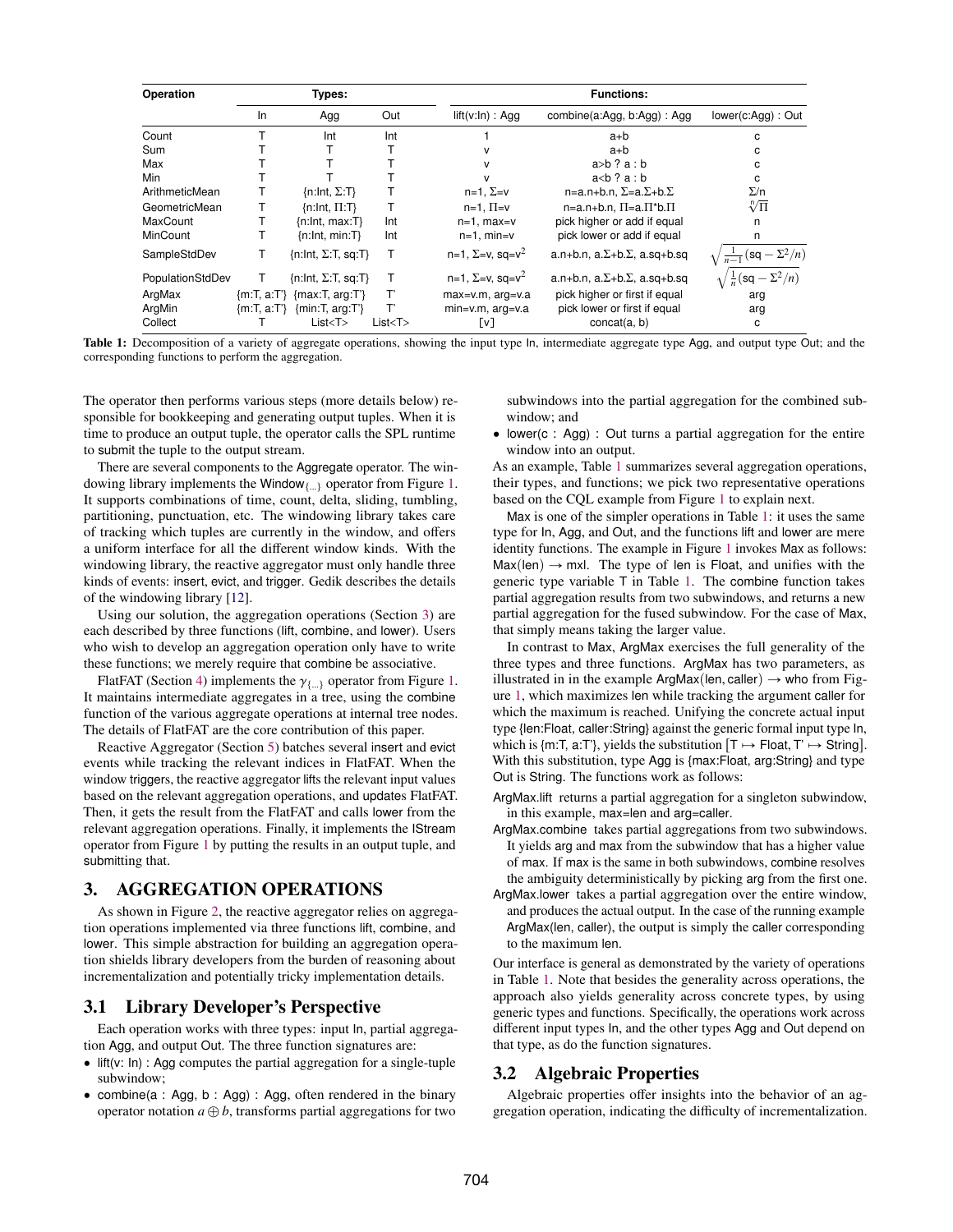They set frameworks apart in terms of generality. For example, a framework that only works for invertible operations is less general than one that also works for non-invertible ones. Our reactive aggregation approach requires associativity, but not invertibility or commutativity. We remember the related definitions below.

A combine function, rendered in binary-operator notation as  $\oplus$ , is *associative* if  $x \oplus (y \oplus z) = (x \oplus y) \oplus z$  holds for all partial aggregation results *<sup>x</sup>*, *<sup>y</sup>*,*z*. Without associativity, one can only handle insertions one element at a time at the end of the window. Associativity enables breaking down the computation in flexible ways, including balanced splitting into perfect binary trees.

A combine function  $\oplus$  is *invertible* if there exists a (known and reasonably cheap) function  $\ominus$  such that  $(x \oplus y) \ominus y = x$  holds for all partial aggregation results *<sup>x</sup>*, *<sup>y</sup>*. Invertibility enables handling deletions as inverse insertions. This is the standard approach to incremental sliding-window aggregation. In contrast, our algorithm does not require invertibility, making it more general.

A combine function  $\oplus$  is *commutative* if  $x \oplus y = y \oplus x$  holds for all partial aggregation results *<sup>x</sup>*, *<sup>y</sup>*. A commutative combine function makes it possible to ignore the order of the input when computing aggregation results. Our algorithm does not require commutativity.

<span id="page-3-1"></span>

| Operation        | Algebraic properties: |            |             |  |
|------------------|-----------------------|------------|-------------|--|
|                  | associative           | invertible | commutative |  |
| Count            |                       |            |             |  |
| Sum              |                       |            |             |  |
| Max              |                       |            |             |  |
| Min              |                       |            |             |  |
| ArithmeticMean   |                       |            |             |  |
| GeometricMean    |                       |            |             |  |
| <b>MaxCount</b>  |                       |            |             |  |
| MinCount         |                       |            |             |  |
| SampleStdDev     |                       |            |             |  |
| PopulationStdDev |                       |            |             |  |
| ArgMax           |                       |            |             |  |
| ArgMin           |                       |            |             |  |
| Collect          |                       |            |             |  |

Table 2: Algebraic properties of aggregate operations.

Table [2](#page-3-1) shows the algebraic properties of the operations from Table [1.](#page-2-1) All the common aggregations are associative, validating our approach (and the improved algorithmic complexity it brings). Several aggregations are non-commutative, and several common aggregations are not invertible, mostly because they are not bijective. In certain cases, one can handcraft case-by-case solutions to make them bijective by introducing additional state; in contrast, we present a general solution that avoids this requirement.

## <span id="page-3-0"></span>4. FLAT FIXED-SIZED AGGREGATOR

The reactive aggregator framework, as Figure [2](#page-1-1) shows, implements the relational aggregation operator  $\gamma_{\{\ldots\}}$  using FlatFAT. A *flat fixed-sized aggregator* (FlatFAT) of size *n* for  $\oplus$ :  $\mathbb{D} \times \mathbb{D} \to \mathbb{D}$  is a fixed-capacity data structure that maintains values  $a[1], \ldots, a[n] \in$ D while allowing for updates to the values and queries for the aggregate value of any prefix and suffix. A FlatFAT instance is created by new $(\langle val_1, \ldots, val_n \rangle)$ , which initializes  $a[i] = val_i$  and sets the capacity to *n*. The reactive aggregator may invoke the following operations on a FlatFAT instance:

- update $(\langle (loc_1, val_1), \ldots, (loc_m, val_m) \rangle)$ , where each *loc<sub>i</sub>* is a unique location writes *val*, to all *oc*<sup>1</sup> for each *i*. unique location, writes  $val_i$  to  $a[loc_i]$  for each *i*;
- aggregate() produces the result of  $a[1] \oplus \cdots \oplus a[n];$
- prefix(*i*) produces the result of  $a[1] \oplus \cdots \oplus a[i]$ ; and
- suffix(*j*) produces the result of  $a[j] \oplus \cdots \oplus a[n]$ .

## 4.1 Design Overview

The reactive aggregator framework takes an incremental approach to maintaining the aggregate as the window changes. When only a small change is made to the window, the framework performs only a small amount of work. To realize this within the abstraction of lift, combine, and lower from Section [3,](#page-2-0) we maintain a number of partial aggregate results. When the window changes, the algorithm updates these results and uses them to derive the aggregate more efficiently than recomputing everything from scratch. In particular, we show the following bounds:

Theorem 4.1 *Let* lift*,* combine*, and* lower *be constant-time functions, and* Agg *be a constant-sized data type. The FlatFAT functions take*  $O(m + m \log(n/m))$  *time, where m is the number of window events after the previous firing and n is the window size at the time of firing. Furthermore, FlatFAT consumes*  $O(n)$  *space.* 

Notice that this is  $O(\log n)$  time for constant changes to the window and  $O(m)$  for changes that completely overwrite the window, an amount that is already needed to make *m* changes. To meet these bounds, we first design FAT (fixed-sized aggregator), a data structure that acts as a container holding exactly *n* values while efficiently maintaining the aggregate of the contained data (Section [4.2\)](#page-3-2). It is represented as a complete binary tree on *n* leaves, holding the window elements. We design algorithms to update and query this tree efficiently by maintaining, at each internal node, the aggregate of the data in the leaves below it.

An important feature of FAT is that it can be kept "flat" in consecutive memory in a layout so simple that it is pointerless (Section [4.3\)](#page-5-0), motivated by the following observations about modern systems:

- ' *Pointers are expensive; eliminate them.* Pointers seem to be a necessity of complex data structures; however, they require significant memory just to keep and traversing pointers generally has performance implications. For example, each (system) pointer is 8 bytes on a 64-bit machine. For this reason, we employ (virtually) pointerless data structures.
- *Many small malloc's are slow; buy in bulk.* Dynamic memory allocation is typically faster when the allocation is performed in bulk than in multiple small requests of the same total size. Hence, we work with structurally-static data structures, where memory is only allocated once at creation or infrequently for resizing.
- ' *Cache misses are costly; place data carefully.* The memory hierarchy is complex to navigate, but it is a good principle to exploit spatial locality. Therefore, after we settled on using a tree, we picked a memory layout where sibling nodes that are accessed together are in the same cache line or consecutive lines.

#### <span id="page-3-2"></span>4.2 Fixed-Sized Aggregator

We begin by describing the FAT tree, a conceptual data structure which provides a foundation for the description of the FlatFAT in the following section. The focus here is on how to efficiently support the functions update, aggregate, prefix, and suffix required by the reactive aggregator framework. Because this section deals with an abstraction implementation, we measure each function's cost in terms of the number of  $\oplus$  operations, deferring the complexity analysis of internal bookkeeping to the next section. We assume that  $n$  is a power of two, which is how we will use it. The following theorem summarizes our results:

<span id="page-3-3"></span>Theorem 4.2 *A size-n FAT can be maintained such that (i)* new *makes*  $n - 1$  *calls to*  $\bigoplus$ *, (ii) for m writes, update requires at most*  $m(1 + \lceil \log(n/m) \rceil)$  *calls to*  $\bigoplus$ *, and (iii)* prefix*(i) and* suffix*(j)*  $\it each\ requires\ at\ most\ log_2(n)\ calls\ to\ \oplus\ .\ Further\ more,\ aggregate()$ *requires no*  $\oplus$  *calls.*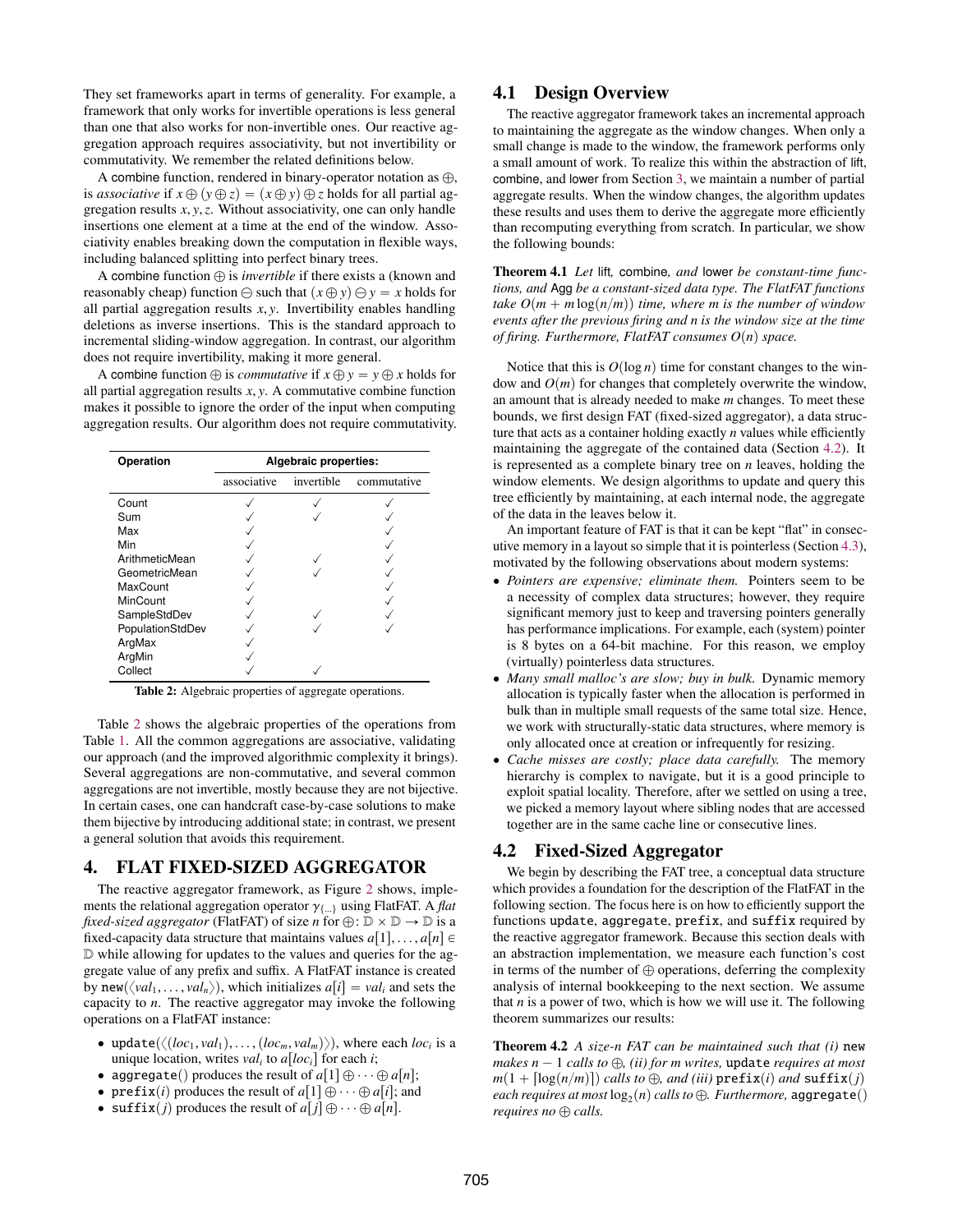<span id="page-4-0"></span>

Figure 3: An example of FAT as a binary tree on 8 leaf nodes, storing  $a[1], a[2], \ldots, a[8].$ 

**Algorithm 1:** An algorithm for  $new(\langle val_1, \ldots, val_n \rangle)$ 

<span id="page-4-5"></span><span id="page-4-4"></span><span id="page-4-3"></span><span id="page-4-2"></span>1:  $T \leftarrow$  Allocate a complete binary tree with *n* leaves 2: for  $i = 1, ..., n$  do  $T(\text{leaf}(i)) \leftarrow val_i$ 3: 4:  $\ell \leftarrow 1, W_1 \leftarrow \{\text{parent}(\text{leaf}(i)) | i = 1, \ldots, n\}$ 5: **while**  $(W_\ell \neq \emptyset)$  do<br>6: **|** for  $(v \in W_\ell)$  do 6: **for**  $(v \in W_\ell)$  **do**<br> **b**<sub>7</sub>:  $T(v) = T(1$  $T(v) = T(\text{left}(v)) \oplus T(\text{right}(v))$ 8: **if**  $(v \neq T root)$  then<br>9:  $\begin{array}{c} \n\vdots \\
\downarrow \n\end{array}$   $W_{\ell+1} = W_{\ell+1} \cup$  $W_{\ell+1} = W_{\ell+1} \cup \{\texttt{parent}(v)\}$ 10:  $\left| \ell \leftarrow \ell + 1 \right|$ 11: return *T*

Representing FAT: We maintain FAT as a complete binary tree *T* with *n* leaves, which store the values  $a[1], \ldots, a[n]$ . The leaf node containing  $a[i]$ —or simply, the *i*-th leaf—is referred to by **leaf**(*i*). Each internal node *v* keeps a value  $T(v) \in D$  that satisfies the invariant

<span id="page-4-1"></span>
$$
T(v) = T(\text{left}(v)) \oplus T(\text{right}(v)), \tag{4.1}
$$

where  $left(v\right)$  and right $(v)$  denote the left child and the right child of *v* respectively. Thanks to associativity, simple mathematical induction implies that if  $\nu$  is the root of a subtree whose leaves are  $a[j], a[j+1], \ldots, a[k]$ , then

<span id="page-4-6"></span>
$$
T(v) = a[j] \oplus \cdots \oplus a[k] \tag{4.2}
$$

To illustrate Figure [3](#page-4-0) shows a binary tree for FAT with 8 leaves. The leaf node corresponding to  $a[i]$  is denoted by leaf(*i*); for instance, as depicted in the figure,  $leaf(3)$  refers to the leaf which stores *a*[3]. By definition, we know that  $T(b) = a[3] \oplus a[4]$ .

#### *4.2.1 Creating an Instance*

The user creates a new FAT instance by invoking new with the values  $val_i$ ,  $i = 1, \ldots, n$ . Once invoked, new builds the tree structure and computes the value for each internal node, making sure that it and computes the value for each internal node, making sure that it satisfies equation [\(4.1\)](#page-4-1).

Algorithm [1](#page-4-2) shows the pseudocode for new. In words, it first allocates a complete binary tree containing *n* leaves and stores *val<sup>i</sup>* in the *i*-th leaf (Lines [1–](#page-4-3)[3\)](#page-4-4). After that, it proceeds bottom-up level by level, computing  $T(v) \leftarrow T(\text{left}(v)) \oplus T(\text{right}(v))$  for every internal node *v*. Because the computation for a level depends only on the computation of the levels below it, we know that equation  $(4.1)$ holds at all internal nodes after the algorithm finishes.

As an example, when new is called with  $\langle x_1, x_2, \ldots, x_8 \rangle$ , the algorithm first creates a tree structure like in Figure [3](#page-4-0) and generates  $W_1 = \{a, b, c, d\}$ , where for each  $v \in W_1$ , it computes  $T(v) \leftarrow$  $T(\text{leaf}(v)) \oplus T(\text{right}(v))$ . Then, it proceeds to work on  $W_2$  =  $\{e, f\}$  and  $W_3 = \{g\}$ . In this case, the number of  $\oplus$  calls is  $|W_1| +$  $|W_2| + |W_3| = 4 + 2 + 1 = 7.$ 

<span id="page-4-7"></span>

Figure 4: An 8-leaf FAT tree with  $a[1], a[2], a[4]$ , and  $a[7]$  being updated. The internal nodes that need to be updated are circled. The dashed horizontal line marks the location of  $\ell^*$  used in our analysis.

<span id="page-4-10"></span><span id="page-4-9"></span><span id="page-4-8"></span>

| <b>Algorithm 2:</b> An algorithm for the operation<br>$update(\langle (loc_1, val_1), \ldots, (loc_m, val_m) \rangle).$                                                      |  |  |  |
|------------------------------------------------------------------------------------------------------------------------------------------------------------------------------|--|--|--|
| 1: for $i = 1, , m$ do $T(leaf(loc_i)) \leftarrow val_i$                                                                                                                     |  |  |  |
| 2:                                                                                                                                                                           |  |  |  |
| 3: $\ell$ ← 1, $W_1$ ← {parent(leaf(loc <sub>i</sub> ))   $i = 1, , m$ }                                                                                                     |  |  |  |
| 4: while $(W_{\ell} \neq \emptyset)$ do                                                                                                                                      |  |  |  |
| <b>for</b> $(v \in W_{\ell})$ do<br>5:                                                                                                                                       |  |  |  |
| 6:                                                                                                                                                                           |  |  |  |
| $\overline{7}$                                                                                                                                                               |  |  |  |
| $T(v) = T(\text{left}(v)) \oplus T(\text{right}(v))$<br>if $(v \neq T.root)$ then<br>$\begin{bmatrix} W_{\ell+1} = W_{\ell+1} \cup \{\text{parent}(v)\} \end{bmatrix}$<br>8: |  |  |  |
| $\ell \leftarrow \ell + 1$<br>9:                                                                                                                                             |  |  |  |

<span id="page-4-11"></span>In general, the cost of new in terms of the number of  $\oplus$  calls can be analyzed as follows: For each level  $\ell$ , the number of  $\oplus$ calls is precisely  $|W_\ell|$  as is evident from Line [7.](#page-4-5) Therefore, to obtain the total number of  $\Omega$  salls, we only have to sum un the obtain the total number of  $\oplus$  calls, we only have to sum up the sizes of the  $W_{\ell}$ 's. Now observe that  $W_1$ —the sets of the parents of the leaves—is the set of all level-1 nodes and inductively,  $W_{\ell}$  the sets of the parents of  $W_{\ell-1}$ —is the set of all level- $\ell$  nodes, so  $|W_{\ell}| = n/2^{\ell}$ . Hence, we conclude that the number of  $\oplus$  calls is  $|W_{\ell}| = n/2^{\epsilon}$ . Hence, we conclude that the number of  $\bigoplus$  calls is  $\sum_{\ell=1}^{\log_2 n} |W_{\ell}| = \sum_{\ell=1}^{\log_2 n} \frac{n}{2^{\ell}} = n - 1$ , which follows from a standard geometric-sum identity. This proves clause (i) of Theorem 4.2 geometric-sum identity. This proves clause (i) of Theorem [4.2.](#page-3-3)

#### *4.2.2 Updating Values*

The user modifies the contents stored in FAT by calling update. This takes a list of changes to be made and incorporates them into FAT by first updating the corresponding  $a[\cdot]$  values and then updating the internal nodes affected by the changes. (Section [5.1.1](#page-6-1) explains how to find these positions when a window slides.)

The goal is to update only the internal nodes that are affected by the changes. To understand this, consider the case where exactly one  $a[i]$  is modified. Here only the internal nodes whose values depend on  $a[i]$  need to be updated. The relationship in equation [\(4.2\)](#page-4-6) characterizes which nodes need to be updated: exactly those on the path from  $a[i]$  to the root. For example, by this reasoning, if  $a[3]$  in Figure [3](#page-4-0) is altered, only the nodes *<sup>b</sup>*, *<sup>e</sup>*, *<sup>g</sup>* need to be updated—and they should be updated in this order because of their dependencies.

By a similar reasoning, in the case of multiple modifications, an internal node needs to be updated if a leaf in its subtree is modified. There are, however, dependencies between these nodes that determine how we must update them. For instance, consider Figure [4,](#page-4-7) in which  $a[1], a[2], a[4], a[7]$  are modified. Using this logic, we know that  $a, b, d, e, f, g$  are the nodes that have to be updated; these are circled in the figure. But although we may update *a*, *b*, and *d* in any order, we cannot, for example, update *e* before *a* and *b*.

To resolve the internal dependency, we follow the principle of change propagation [\[1\]](#page-11-15) to identify and update the internal nodes affected by the modifications: when a node is updated, it triggers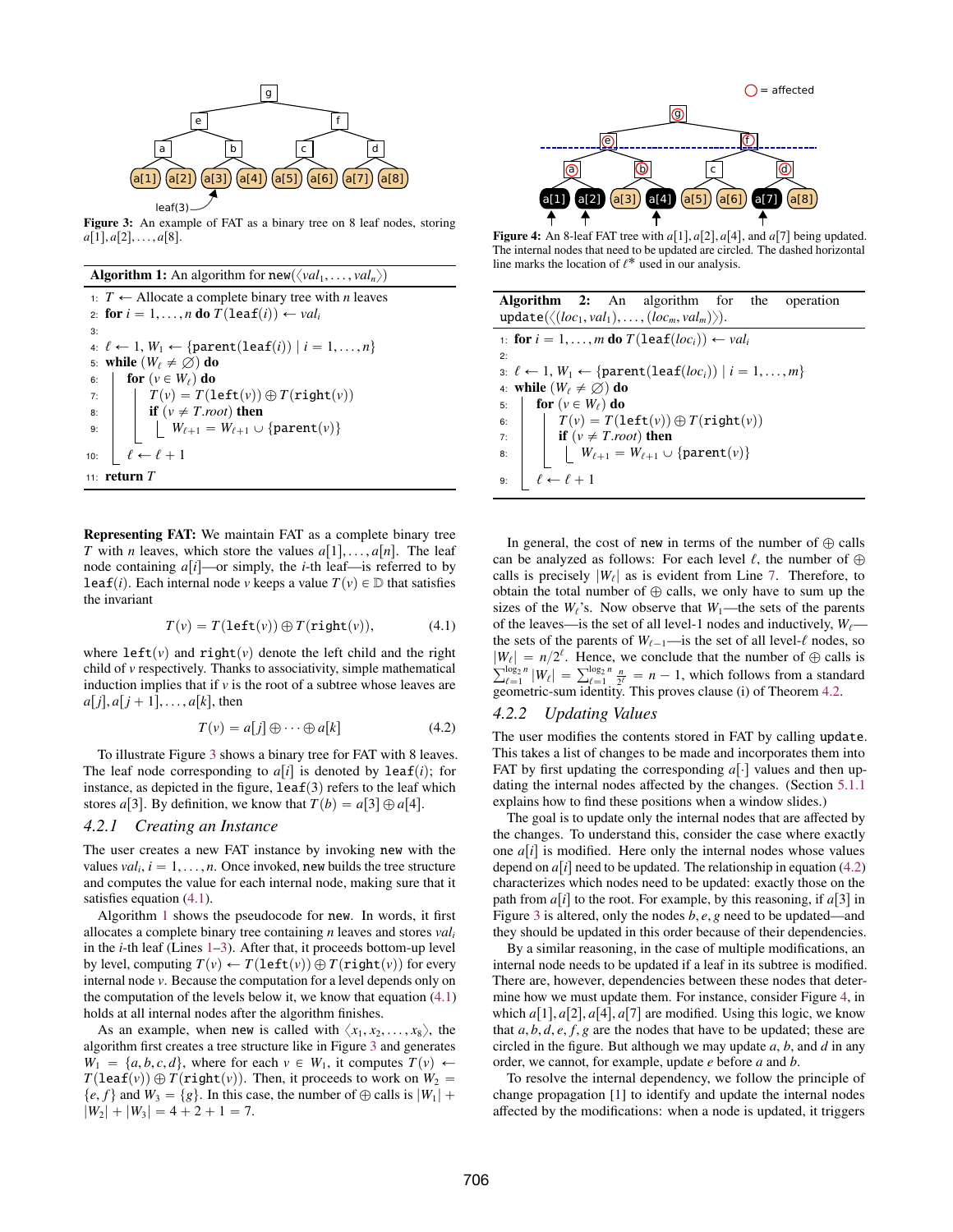the nodes that depend on it to be updated. Algorithm [2](#page-4-8) summarizes the update algorithm. First, the algorithm modifies the leaves corresponding to the updates (Line [2\)](#page-4-9). Then, it constructs  $W_1$ , the set of nodes in level-1 (one level above the leaves) that need to be updated. The rule is simple: if *v* is changed,  $parent(v)$  will be updated. As shown in Lines [3](#page-4-10)[–9,](#page-4-11) the algorithm proceeds bottom-up level by level,  $\ell = 1, 2, \dots$ , updating the affected nodes  $W_{\ell}$ , and scheduling the nodes that depend on them by adding them to  $W_{\ell}$ . scheduling the nodes that depend on them by adding them to  $W_{\ell+1}$ .

To better understand the update algorithm, we step through the algorithm using our running example in Figure [4.](#page-4-7) After updating the leaves, it identifies  $W_1 = \{a, b, d\}$ . Among these nodes, the algorithm does not prescribe which order they must be carried out, leaving the choice open to the implementation. While processing *W*<sub>1</sub>, it populates *W*<sub>2</sub>, resulting in *W*<sub>2</sub> = {*e*, *f*}. The same steps are repeated, yielding  $W_3 = \{g\}.$ 

Correctness of the algorithm—that it ensures [\(4.1\)](#page-4-1)—follows trivially by mathematical induction. The more involved question is, how many  $\oplus$  calls are needed for an update of *m* locations?

We analyze the number of  $\oplus$  calls by upper-bounding the number of calls per level of the tree. The number of calls at level  $\ell$ , as is evident from the algorithm's description, is  $|W_\ell|$ . Hence, the total number of invasctions is number of invocations is

# of calls = 
$$
\sum_{\ell \ge 1} |W_{\ell}|
$$
 (4.3)

<span id="page-5-1"></span>To proceed, we derive an upper bound on the size of each  $W_\ell$  as a function of the number of modified leaves  $m$  and the level number  $\ell$ :

## **Claim 4.3** *The work at level*  $\ell \in [1, \log_2 n]$  *is*  $|W_{\ell}| \leq \min\{m, n/2^{\ell}\}.$

Proof. Using the characterization in equation  $(4.2)$ , we know that an internal node belongs to  $W_{\ell}$  if and only if it is on the leaf-<br>to get nothing a modified leaf. Because are at the leaves were to-root path of a modified leaf. Because exactly *m* leaves were modified, there cannot be more than *m* leaf-to-root paths passing through level  $\ell$ , so  $|W_{\ell}| \le m$ . Furthermore,  $W_{\ell}$  is, by definition, a subset of the nodes in level  $\ell$ , so  $|W_{\ell}| \le n/2^{\ell}$ . This means that a subset of the nodes in level  $\ell$ , so  $|W_{\ell}| \le n/2^{\ell}$ . This means that  $|W_{\ell}| < \min\{m, n/2^{\ell}\}$  $|W_{\ell}| \leqslant \min\{m, n/2^{\ell}\}.$ 

Similar to [\[33\]](#page-11-16), our analysis centers on accounting for work at different levels of the tree. Our analysis continues by separating the levels  $\ell$ 's into two parts—top and bottom. The top part accounts for level  $\ell^* = 1 + \lceil \log_2(n/m) \rceil$  and above, and the bottom part accounts<br>for levels below  $\ell^*$ . Hence  $\#$  of calls = top + bottom, where for levels below  $\ell^*$ . Hence, # of calls = top + bottom, where

$$
\text{top} = \sum_{\ell=\ell^*}^{\log_2 n} |W_{\ell}| \quad \text{ and } \quad \text{bottom} = \sum_{\ell=1}^{\ell^*-1} |W_{\ell}|.
$$

For intuition, these two cases are handled differently because most leaf-to-root paths have yet to merge near the leaves, whereas these paths have sufficiently merged in the top portion. The dashed horizontal line in Figure [4](#page-4-7) illustrates this division.

We now analyze the contribution due to the top and the bottom, in turn: To analyze the top portion, let  $\lambda = n/2^{k^*}$ . Since  $\lfloor x \rfloor \ge x$  for  $n > 0$ , it follows that  $\lambda = \frac{n}{2}$  $x \ge 0$ , it follows that  $\lambda = \frac{n}{2^{1 + \lceil \log_2(n/m) \rceil}} \le \frac{n/2}{2^{\log_2(n)}}$  $\frac{n/2}{2^{\log_2(n/m)}} = \frac{n/2}{n/m} = m/2.$ Therefore, we have

$$
\begin{aligned}\n\text{top} &= \sum_{\ell=\ell^*}^{\log_2 n} |W_{\ell}| \leq \sum_{\ell=\ell^*}^{\log_2 n} \min\{m, n/2^{\ell}\} \qquad \text{[Claim 4.3]} \\
&\leq \sum_{\ell=\ell^*}^{\log_2 n} \frac{n}{2^{\ell}} = \frac{n}{2^{\ell^*}} + \frac{n}{2^{\ell^*+1}} + \dots + 1 \quad [\min\{a, b\} \leq b] \\
&\leq \frac{2n}{2^{\ell^*}} = 2\lambda \qquad \qquad \text{[Geometric Sum]} \n\end{aligned}
$$

Algorithm 3: An algorithm for handling  $prefix(i)$ .

<span id="page-5-4"></span><span id="page-5-3"></span><span id="page-5-2"></span>1:  $v \leftarrow \text{leaf}(i), a \leftarrow T(v)$ 2: **while**  $(v \neq T$ *root*) **do**<br>3:  $p \leftarrow \text{parent}(v)$  $p \leftarrow \text{parent}(v)$ 4: **if**  $(v = \text{right}(p))$  then  $a \leftarrow T(\text{left}(p)) \oplus a$ 5: 6:  $v \leftarrow p$ 7: return *a*

which means top  $\leq m$ . The bottom part is simply

$$
\text{bottom} = \sum_{\ell=1}^{\ell^* - 1} |W_{\ell}| \leq \sum_{\ell=1}^{\ell^* - 1} m \leq (\ell^* - 1)m = \lceil \log_2(n/m) \rceil \cdot m.
$$

Hence, we conclude that the total number of  $\oplus$  calls is at most  $m + \lceil \log_2(n/m) \rceil \cdot m$ , proving clause (ii) of Theorem [4.2.](#page-3-3)

#### *4.2.3 Answering Queries*

The user can ask for the aggregate of the whole data, or any prefix or suffix using the aggregate, prefix, and suffix operations. The aggregate operation requires no work, as it only needs to return the value at the root of the tree. The prefix and suffix operations can be supported with minimal work because as we will show, any such query can be answered by combining at most  $log_2(n)$  values in the tree. We need the prefix and suffix operations later in the paper to correctly handle non-commutative aggregations.

We focus on the prefix operation; the suffix operation is symmetric. To gather some intuition, we consider answering  $prefix(7)$ on FAT in Figure [3.](#page-4-0) Instead of directly computing  $a[1]\oplus \cdots \oplus a[7]$ , we can break this up into a small number of segments that correspond to the nodes of *T*:

$$
a[1] \oplus \cdots \oplus a[7] = (a[1] \oplus \cdots \oplus a[4]) \oplus ((a[5] \oplus a[6]) \oplus a[7])
$$

$$
= T(e) \oplus T(c) \oplus a[7].
$$

Extending this idea, we present a natural bottom-up algorithm (Algorithm [3\)](#page-5-2), which makes exactly one leaf-to-root traversal. It starts at the leaf node  $\text{leaf}(i)$ , setting  $a = a[i]$  (Line [1\)](#page-5-3). Then, as it walks up the tree, it incorporates more segments into *a*, extending the coverage of *a* further to the left. The main logic is on Line [4,](#page-5-4) which updates *a* to  $T(\text{left}(p))\oplus a$  if *v* is the right child of its parent. To understand this, it helps to notice that if  $\nu$  is the right child of  $p =$  parent $(v)$ , node *v*'s sibling—i.e., the left child of *p*—contains an extension of *a*, a new prefix segment next to what *a* has included.

In terms of complexity, the algorithm traverses a leaf-to-root path, making at most one  $\oplus$  call at each node; therefore, the number of  $\oplus$  calls is at most  $log_2(n)$ , proving clause (iii) of Theorem [4.2.](#page-3-3) Furthermore, correctness of the algorithm follows from the invariant that after each execution of Line [4,](#page-5-4) *a* contains the aggregate of all the leaves to the left of  $a[i]$  in the subtree rooted at  $p$ .

#### <span id="page-5-0"></span>4.3 FlatFAT: Storing FAT in Memory

FlatFAT is an efficient implementation of the FAT data structure. Because FAT is structurally static, FlatFAT is able to allocate the necessary memory at creation and guarantee that sibling nodes are placed next to each other. This design reduces dynamic memory allocation calls in the overall framework and improves cache friendliness as these nodes tend to be accessed together.

To accomplish this, FlatFAT uses a numbering scheme often used in array-based binary heap implementations (see, e.g., [\[30\]](#page-11-17)),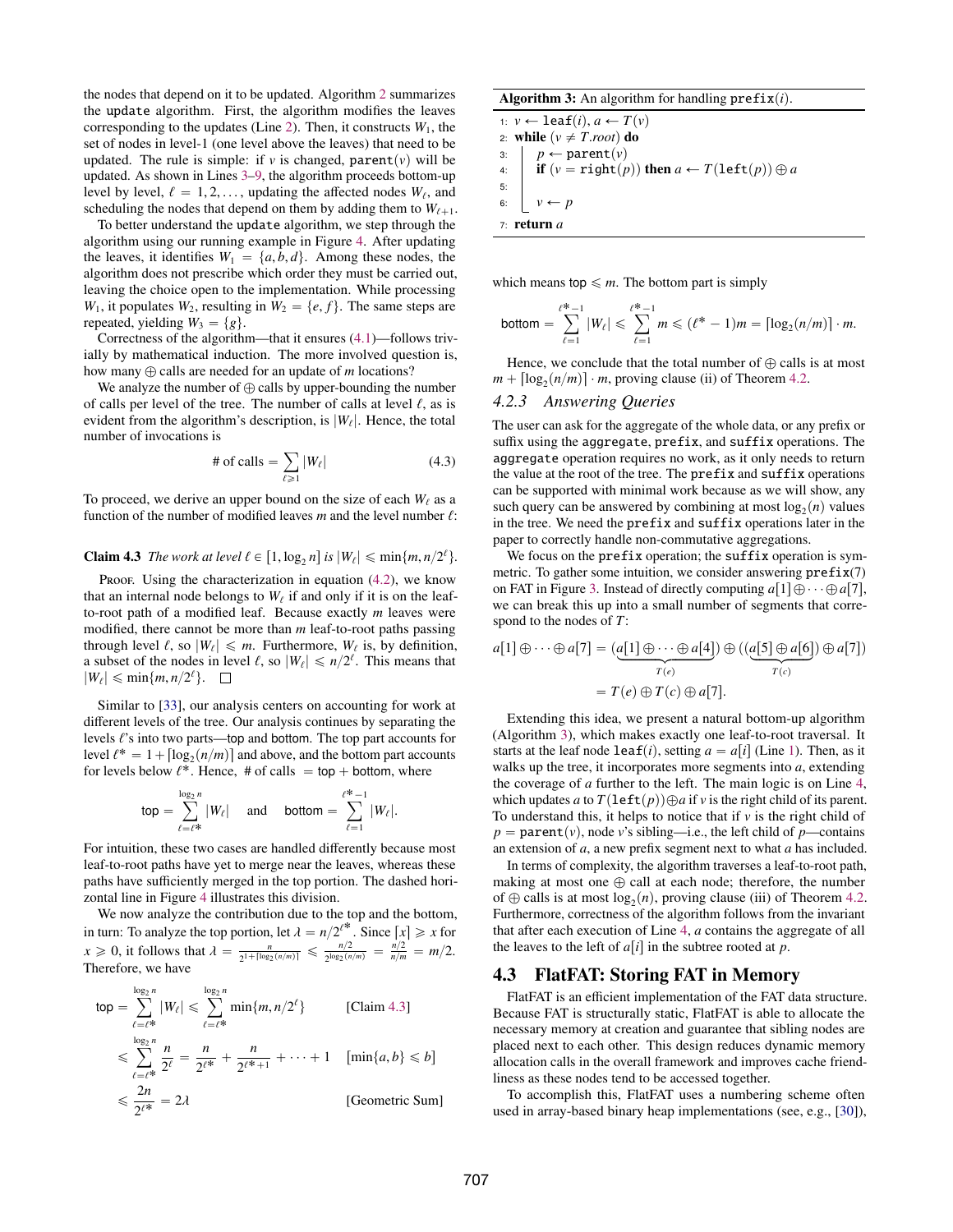which we will now recall. Let *T* be a FAT of size *n*, so *T* is a tree with  $2n - 1$  nodes. This can be kept as an array of length  $2n - 1$ using the following recursive numbering<sup>[1](#page-6-2)</sup>: the root node is at index  $h(T$ *root*) = 1, and for a node *v*, its left and right children are at

 $h(\text{left}(v)) = 2h(v)$  and  $h(\text{right}(v)) = 2h(v) + 1$ .

With this mapping, each of the navigation operations required by FAT takes  $O(1)$  time. To navigate downward, we use the definition to give the positions of the left and right children of a node. To navigate upward, observe that for any node *v* other than the root,  $h(\text{parent}(v)) = |h(v)/2|$ . Finally, to access a leaf node, we note that the location of the *i*-th leaf (i.e., the leaf corresponding to  $a[i]$ ) is  $h(\text{leaf}(i)) = n + i - 1$ .

Consequently, the following running time bounds follow directly from Theorem [4.2:](#page-3-3)

Corollary 4.4 *For a constant-time binary operator, a size-n Flat-FAT can be maintained such that (i)* new *takes*  $O(n)$  *time, (ii) for m* writes, update *takes*  $O(m + m \log(n/m))$  *time, (iii)* prefix*(i) and*  $\textsf{suffix}(j)$  *each takes*  $O(\log_2(n))$  *time, and (iv)* aggregate() *takes*  $O(1)$  *time.* 

## <span id="page-6-0"></span>5. REACTIVE AGGREGATOR

As shown in Figure [2,](#page-1-1) RA accepts windowing events (insert, evict, trigger); internally uses the FlatFAT and aggregation functions; and finally implements the IStream operator from stream-relational algebra to submit output tuples. Upon an insert event, RA lifts the tuple using the lift function and stows it away in the FlatFAT. The lifted tuple remains there until the corresponding evict event. Meanwhile, RA can handle trigger events probing for the current window's aggregate value. It obtains these from the FlatFAT, lowers the result using the lower function, and calls submit on the SPL runtime to emit an output tuple.

So far, we have made no distinction between the instantaneous window size and the capacity of the FlatFAT, denoting both with *n*. For this section, we will be more explicit:

 $n_{\text{tuples}}$  = the current number of tuples in the window; and

 $n_{\text{capacity}} =$  the current capacity of FlatFAT.

Therefore,  $n_{\text{tuples}}$  changes as tuples enter or leave the window and *n*capacity changes because of resizing.

#### 5.1 Reactive Aggregator Using FlatFAT

To describe the RA implementation, we first describe how it maintains the window under tuple arrival and tuple eviction; then, we describe how it provides the aggregate upon request.

#### <span id="page-6-1"></span>*5.1.1 Maintaining a sliding window*

RA views the slots of FlatFAT  $(a[1], \ldots, a[n_{\text{capacity}}])$  as an array of length  $n_{\text{capacity}}$ , using this space to implement a circular buffer, where it keeps the (lifted) elements of the sliding window. As is standard, the implementation maintains a front pointer and a back pointer to mark the boundaries of the circular buffer. Unfilled FlatFAT slots are given a special marker, denoted by  $\bot$ . The  $\bot$  marker serves as a neutral element that short-circuits the binary operator to return the other value:  $x \oplus \bot = x$  and  $\bot \oplus y = y$ . This marker is not necessary for FIFO windows, as we will see in the following section.

At the start, RA creates a FlatFAT instance with a default capacity, filling all the slots with  $\perp$ . As tuples enter into the window, they are inserted into the circular buffer. As tuples leave the window, they are removed from the buffer, and their locations are marked with  $\bot$ . As an example, Figure [5](#page-7-0) shows an instance of a sliding window that keeps the latest 4 numbers, as well as how the window is physically represented. It also shows the locations of the front pointer  $(F)$  and the back pointer  $(B)$ , which indicate, respectively, the starting point and the ending point of the circular buffer.

Unless the window logic respects FIFO semantics, the circular buffer can have "holes", potentially creating a situation where it cannot take more tuples even though there is room in the middle<sup>[2](#page-6-3)</sup>. We resolve this with a compact operation. The compact operation starts by scanning the leaves, shifting non- $\perp$  values left to fill in holes marked by  $\perp$  values, while building up a work list of parents whose children changed. After that, it uses the same algorithm as for update to rewrite internal nodes, see lines 3-9 of Algorithm [2.](#page-4-8) Overall, this requires time linear in the capacity of the buffer.

Despite compaction, windows may grow to fill up the FlatFAT or shrink such that usage is too low for the current capacity (see Section [2.2\)](#page-1-2). We resolve this with a resize operation. The resize operation creates a new FlatFAT, and copies the data over, skipping  $\perp$  values. In other words, it uses the algorithm for new, see Algorithm [1,](#page-4-2) which requires linear time in the capacity of the buffer.

Because of their hefty cost, the algorithm makes sure to call resize and compact judiciously so that their cost gets amortized over the normal window events. The algorithm works as follows:

- Upon receiving a tuple and the buffer is full: if  $n_{\text{tuples}} \leq \frac{3}{4} n_{\text{capacity}}$ , run compact; otherwise, use resize to double the capacity.
- After evicting a tuple: if  $n_{\text{tuples}} < \frac{1}{4} n_{\text{capacity}}$ , use resize to shrink the capacity by half.

Hence, we observe that (i) after a resize operation, the buffer is between  $\frac{3}{8}n_{\text{capacity}}$  and  $\frac{1}{2}n_{\text{capacity}}$  full; and (ii) after a resize or compact operation, the buffer has no holes. These observations are crucial in analyzing the amortized cost.

We begin by accounting for the cost of the compact operations. When a compact operation is performed, at least  $\frac{1}{4}n_{\text{capacity}}$  evictions must have happened since the last time that there were no holes because the buffer is full but  $n_{\text{tuples}} \leq \frac{3}{4} n_{\text{capacity}}$ . We charge the  $O(n_{\text{capacity}})$  cost of compacting to the evictions that created these holes,  $O(1)$  per eviction. We note that this accounting did not double charge because by (ii), there are no holes in the buffer after a resize or compact operation.

As for the resize operations, when the capacity needs to be doubled, at least  $n_{\text{capacity}} - \frac{1}{2}n_{\text{capacity}} = \frac{1}{2}n_{\text{capacity}}$  arrivals must have happened since the last resize—because the buffer is full but immediately after the last **resize**, the buffer can only be between  $\frac{3}{8}n_{\text{capacity}}$ and  $\frac{1}{2}n_{\text{capacity}}$  full (via. (i) above). We charge the  $O(n_{\text{capacity}})$  cost of doubling to these arrivals,  $O(1)$  per arrival. By a similar reasoning, when the capacity is shrunk in half, at least  $\frac{3}{8}n_{\text{capacity}} - \frac{1}{4}n_{\text{capacity}} =$  $\frac{1}{8}n_{\text{capacity}}$  evictions must have happened since the last resize because the buffer is  $\frac{1}{4}n_{\text{capacity}}$  full but immediately after the last **resize, the buffer can only be between**  $\frac{3}{8}n_{\text{capacity}}$  **and**  $\frac{1}{2}n_{\text{capacity}}$  **full** (via. (i) above). Again, we charge the  $O(n_{\text{capacity}})$  cost of shrinking to these evictions,  $O(1)$  per eviction. Therefore, it takes constant amortized time to support an arrival or eviction event.

#### *5.1.2 Reporting the aggregate result*

We describe how RA derives the aggregate of the current window. At first glance, this seems to be just be a matter of reading a value: FlatFAT has the window contents stored in the leaves and its aggregate() operation can return, at constant cost, the value of  $a[1] \oplus \cdots \oplus a[n_{\text{capacity}}].$ 

<span id="page-6-2"></span><sup>&</sup>lt;sup>1</sup>We use 1-based indexing.

<span id="page-6-3"></span><sup>2</sup>We cannot put a new tuple in the holes because we have to retain the window order.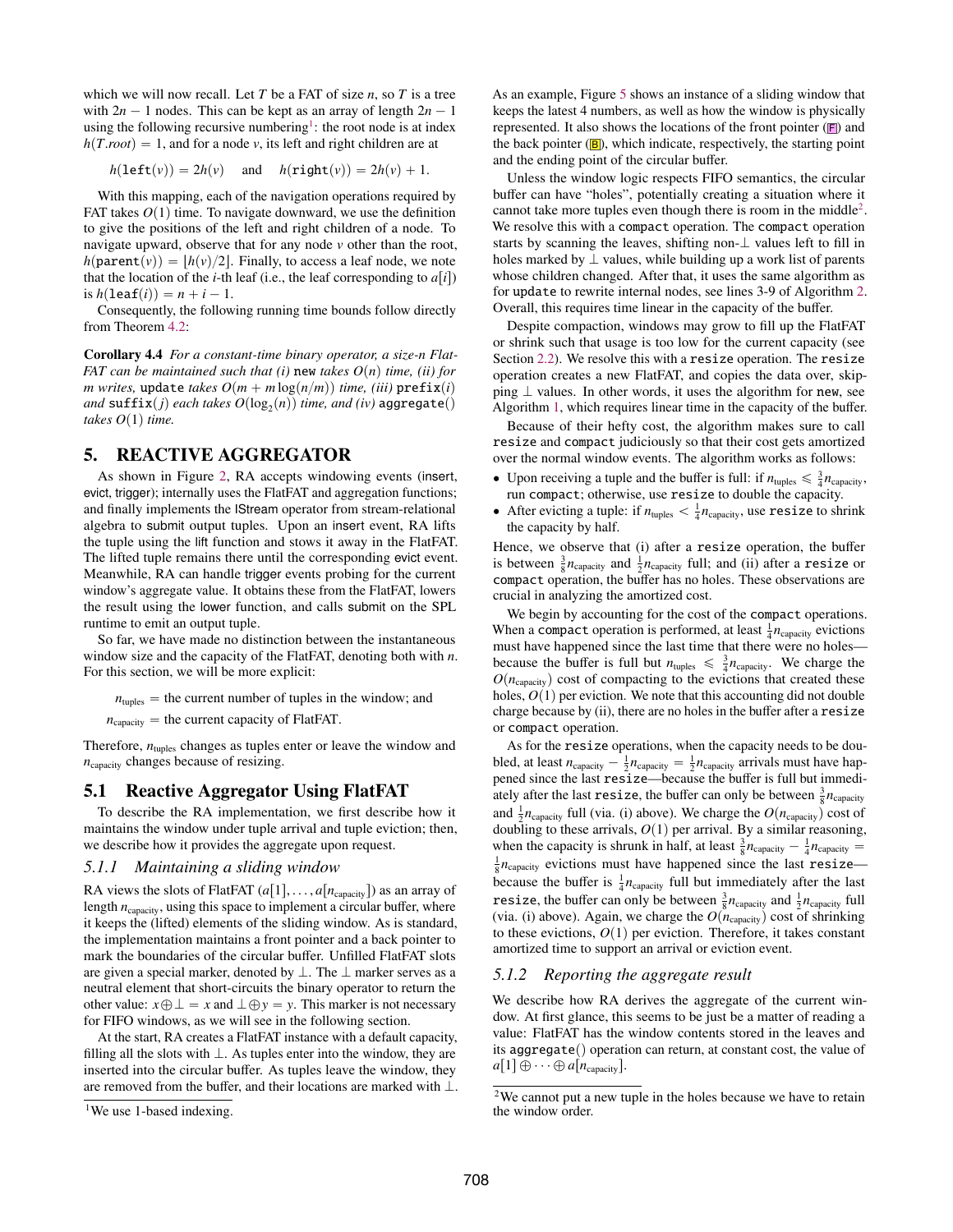<span id="page-7-0"></span>

| Event          | Window's Contents | <b>FlatFAT's Slots</b>                               |                             |  |
|----------------|-------------------|------------------------------------------------------|-----------------------------|--|
|                |                   | a[2]<br>a[3]<br>a 1                                  | $a$  4                      |  |
| $1)$ 4 arrives | 4                 | $E_A B$                                              |                             |  |
| 2) 7 arrives   | 4,7               | $\mathsf{E}_4$<br>$7\overline{\mathbf{B}}$<br>$\Box$ |                             |  |
| 3) 3 arrives   | 4, 7, 3           | $\mathsf{E}_4$<br>$\sqrt{B}$<br>$\tau$               |                             |  |
| 4) 2 arrives   | 4, 7, 3, 2        | $\mathsf{E}_4$<br>$\overline{3}$<br>7                | $2^{\boxed{B}}$             |  |
| 5) 4 leaves    | 7, 3, 2           | $E_7$<br>$\mathcal{L}$                               | $\sqrt{B}$                  |  |
| 6) 9 arrives   | 7, 3, 2, 9        | $Q$ $B$ $F$ <sub>7</sub><br>$\mathcal{R}$            | $\mathcal{D}_{\mathcal{L}}$ |  |

taining a sliding window that keeps the latest 4 numbers, showing how the window is physically represented.

However, more care is required to correctly derive the window aggregate. The problem, which we call the *inverted buffer* problem, is that the ordering in the linear space  $a[1], a[2], \ldots, a[n_{\text{capacity}}]$  can differ from the ordering in the circular buffer (i.e., the window order). To explain this, we will revisit the example in Figure [5.](#page-7-0) Important to this discussion are the locations of the front pointer  $(F)$  and the back pointer  $(B)$ , which indicate, respectively, the starting point and the ending point of the circular buffer. Events 1–5 are as expected: the window order is identical to FlatFAT's order. In event 6, the element 9 is inserted—correctly into  $a[1]$ ; however, while the window order is <sup>7</sup>, <sup>3</sup>, <sup>2</sup>, 9, the "physical" order is inverted. Because of this, if we were to call aggregate now, we would get  $9 \oplus 7 \oplus 3 \oplus 2$ , which would be *incorrect* unless the operator is commutative.

The correct aggregate in this case is not difficult to derive. The key is to recognize that an inverted buffer is a circular buffer split in the middle because of the linear address space. Hence, the correct aggregate is  $\text{suffix}(\blacksquare) \oplus \text{prefix}(\blacksquare)$ , which FlatFAT can answer.

Therefore, to report the aggregate result, we first detect whether the buffer is currently inverted. The buffer is inverted only if the back pointer has wrapped around and comes up ahead of the front pointer. In other words, it is inverted if and only if the back pointer precedes the front pointer. If the buffer is *not* inverted, we use aggregate(); if the buffer *is* inverted, we use  $\text{suffix}(F) \oplus \text{prefix}(B)$ . In either case, this costs at most  $O(\log_2 n_{\text{capacity}})$  time.

## 5.2 Optimizing For FIFO

Many sliding-window policies are first-in, first-out (FIFO): the first tuple to arrive is the first to leave the window. Indeed, in SPL, both count-based and time-based policies ensure FIFO ordering. We describe some optimization for this common case.

When the window is FIFO, the area from the front pointer to the back pointer (wrapping around the array boundary) is always fully occupied—there can be no "holes." The direct consequence for RA is that it does not need a compact operation, making it easier to maintain the desired utilization. But more importantly, this means that we do not need to explicitly store  $\perp$  in unused slots: the buffer's demarcation can be baked into the update algorithm, so unused slots are automatically skipped over. When the buffer is inverted, the unoccupied area is between the leaf-to-root path of the back pointer and that of the front pointer. Symmetrically, when the buffer is normal, the occupied area is between the leaf-to-root path of the front pointer and that of the back pointer.

## 5.3 Optimizing Through Code Generation

We use operator code generation to reduce runtime overhead by moving many decisions to compile time. This has an important benefit of static type checking. Through SPL's code-generation interface [\[18\]](#page-11-7), operators can generate, at compile time, code specialized for a particular configuration. Because in our scenario, data types (schemas) and aggregation functions are known in advance, we are

able to use this interface to hardwire both types and functions while ensuring type safety. This helps eliminate overhead from dynamic dispatching and runtime handling of variable types, and facilitates inlining. We remark that our baseline operators (both SPL's existing implementation [\[18\]](#page-11-7) and our implementation of Arasu and Widom's algorithm [\[3\]](#page-11-8)) also use this approach.

## 5.4 Additional Features

Users often want to aggregate per group based on one or more key attributes rather than globally over an entire window. We support this by maintaining a separate instance of FlatFAT for each active unique key, specifically using the partitioning feature of SPL's windowing library [\[12\]](#page-11-14). Furthermore, because RA is a bona fide operator in a general-purpose streaming system, it can be combined with other technologies on that streaming system. For instance, other work shows how to auto-parallelize SPL operators [\[29\]](#page-11-18), and those techniques apply directly to RA with group-by. As another example, while Aggregate itself is a unary operator, SPL can assemble operators into arbitrary topologies supporting, among other things, multiple input streams [\[18\]](#page-11-7).

#### 6. EVALUATION

This section presents an experimental evaluation that examines whether the theoretical complexity bounds for RA are true in practice, as well as whether the raw performance of the RA framework is competitive. Our baseline is the standard library implementation of Aggregate in IBM InfoSphere Streams (abbreviated *ISS*), which is nonincremental. We refer to reactive aggregation as *RA*. We also study RA's performance relative to an implementation of Arasu and Widom's algorithm (henceforth, *AW*) [\[3\]](#page-11-8), the only prior algorithm that matches RA's theoretical complexity.

### 6.1 Experimental Setup

The performance of sliding-window aggregation depends on the window size *n*; we intuitively expect it to spend more time on larger windows. All figures in this section put the window size on the *x*-axis. To evaluate a large range of sizes, we use a logarithmic scale. Unless otherwise specified, all experiments use a slide granularity  $m = 1$ , i.e., each time the aggregation fires, it handles one insertion and one eviction. As will be explained later, this is the worst-case behavior in terms of per-tuple cost. Furthermore, we use 32-bit integers as the data type to aggregate unless specified otherwise.

All experiments used IBM InfoSphere Streams and the SPL language. While SPL programs are usually distributed across a cluster of machines, for our experiments, we wanted to minimize interference from distribution unrelated to the research questions at hand. Hence, we built each benchmark as a standalone process that runs on a single machine. For robustness, we performed *three* independent runs, each flowing roughly 120 million tuples through; we report the median time and the maximum memory consumption.

We ran experiments on a 2-core, 3.00 GHz Intel Xeon X5160 with 8 GB of RAM. The L2 data cache is 4 MB. The machine ran RHEL 6.3, and we used GNU g++ 4.4.6.

#### 6.2 Results and Analysis

Break-Even Points: The first question we investigate is, *what is the smallest window size at which incremental computation in our RA framework pays o*ff*?* With very small windows, ISS does so little work that it outperforms an incremental scheme; with large windows, ISS eventually becomes so expensive that it will be outperformed by incremental evaluation. We ran both implementations at different window sizes and measured the sustained throughput until we narrowed the break-even point down to the nearest 10.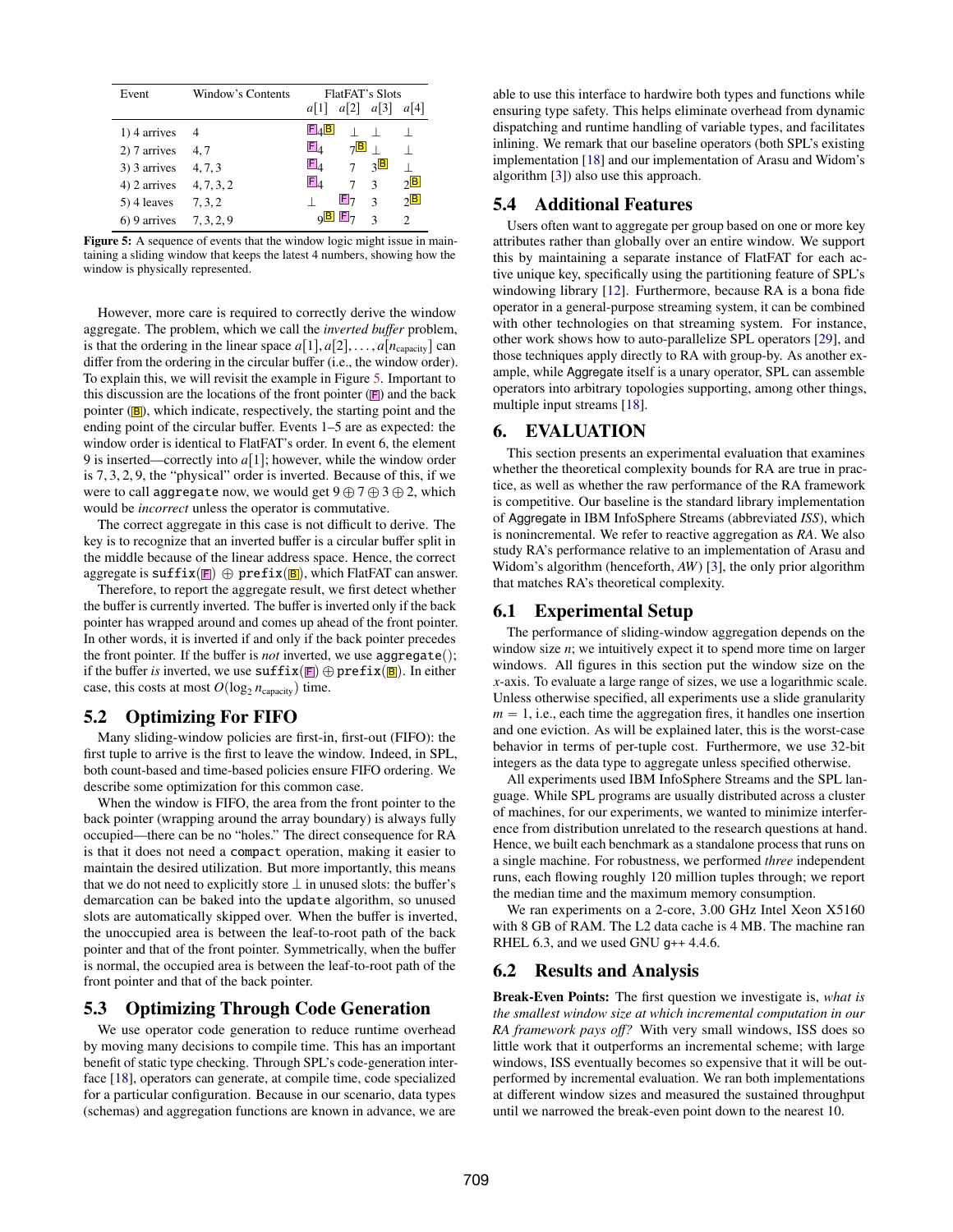<span id="page-8-0"></span>

| <b>Aggregation Function</b> | Break-Even Point | 10x             |
|-----------------------------|------------------|-----------------|
| Count                       | Never            | Never           |
| Sum                         | $\approx$ 370    | $\approx 5,200$ |
| Sum <double></double>       | $\approx 290$    | $\approx 5.200$ |
| Max                         | $\approx 260$    | $\approx 5.200$ |
| Max <double></double>       | $\approx 130$    | $\approx 3.600$ |
| ArithmeticMean              | $\approx 10$     | $\approx 900$   |
| MinCount                    | $\approx 200$    | $\approx 4.480$ |
| SampleStdDev                | $\approx 10$     | $\approx 700$   |
| PopulationStdDev            | $\approx 10$     | $\approx 700$   |
| ArgMax                      | $\approx 130$    | $\approx 2.770$ |
| ArgMax <double></double>    | $\approx 250$    | $\approx 5.810$ |
| Collect                     | Never            | Never           |

Table 3: The smallest window size (to the nearest ten), for different aggregation functions, where incremental computation in RA becomes faster than ISS and RA becomes 10x faster than ISS, which reevaluates the whole window.

<span id="page-8-1"></span>

Figure 6: The sustained throughput (in million tuples per second) for different sliding-window aggregate schemes (ISS vs. RA) and aggregation functions (Max and StdDev) as the window size is varied.

Table [3](#page-8-0) shows the results. A lower number represents a better result for our new algorithm. All experiments use 32-bit integers except for those annotated with <Double>, which use 64-bit floating point numbers. We observe break-even points from 10 to 370 depending on the inherent cost of the aggregation functions. RA does not break even for Count or Collect. The baseline Count simply reads off the container size, which is a constant-time operation. Collect computes an output of the same size as the window: although both ISS and RA perform the same  $n - 1$  operations, the framework overhead in RA is, as to be expected, higher than that of a reexecution scheme. In all other cases, RA breaks even for relatively small windows—and in general, the costlier the aggregation function, the sooner RA breaks even.

Column 10x in Table [3](#page-8-0) shows the smallest window size at which RA outperforms ISS by one order of magnitude. This happens at relatively moderate window sizes between 700 and 5,810, confirming the practical utility of our framework on reasonable window sizes.

Relative Performance: *How much slower is RA on small windows, and how much faster is it on large windows than reexecution?* Figure [6](#page-8-1) shows the sustained throughput of the two schemes at different window sizes (higher is better). There are two pairs of lines. The two Max lines show that RA is about 10% slower on small windows and almost 3x faster on windows of size 1,024. The two StdDev lines show that RA is about 5% slower on small windows and over 10x faster on windows of size 1,024. These numbers demonstrate that the overhead is moderate on small windows; we are not concerned with the slight slowdown, because at such small

<span id="page-8-2"></span>

Figure 7: The average per-tuple cost (in microseconds) to update after a  $(1, 1)$ -change for the Max and StdDev aggregation functions. Both the measured values and their best-fit to the log curve are shown.

<span id="page-8-3"></span>

Figure 8: The time (in microseconds) to aggregate the whole window from scratch without incremental computation (i.e., the standard non-RA implementation) and with incremental computation for the Max and StdDev aggregation functions.

window sizes, the aggregation is unlikely to be the bottleneck of the application anyway. On the other hand, RA yields large speedups even at the moderate window size of 1,024, and we can observe even larger speedups when increasing the window size further.

Time Complexity: *Are the theoretical time complexity bounds true in practice?* Figure [7](#page-8-2) shows the average per-tuple cost of RA at different window sizes, and compares it to the ideal line. Note that since the *x*-axis uses a log-scale, a straight line actually indicates logarithmic performance. Given that the measured results closely match the ideal line, we can conclude that the performance is indeed  $O(\log n)$  as predicted. Furthermore, note that the *x*-axis goes up to a window size of 8 million tuples. This requires RA to store 16 million intermediate results. Each intermediate result for Max takes 4B, and each intermediate result for StdDev takes 20B. This means the memory footprint of the entire data structure is 64MB and 320MB, respectively, far exceeding the size of all caches and TLBs on the machine where we ran our experiments. However, despite that, there is no knee in the curve at the critical memory-hierarchy boundaries, because our algorithm only touches a small part of the data structure each time it fires.

Tumbling Windows: *How does RA perform when there is no opportunity for it to pay o*ff *because the window does not slide incrementally?* This is a measure of the framework's overhead. Let *n* be the window size and *m* be the sliding granularity, i.e., the number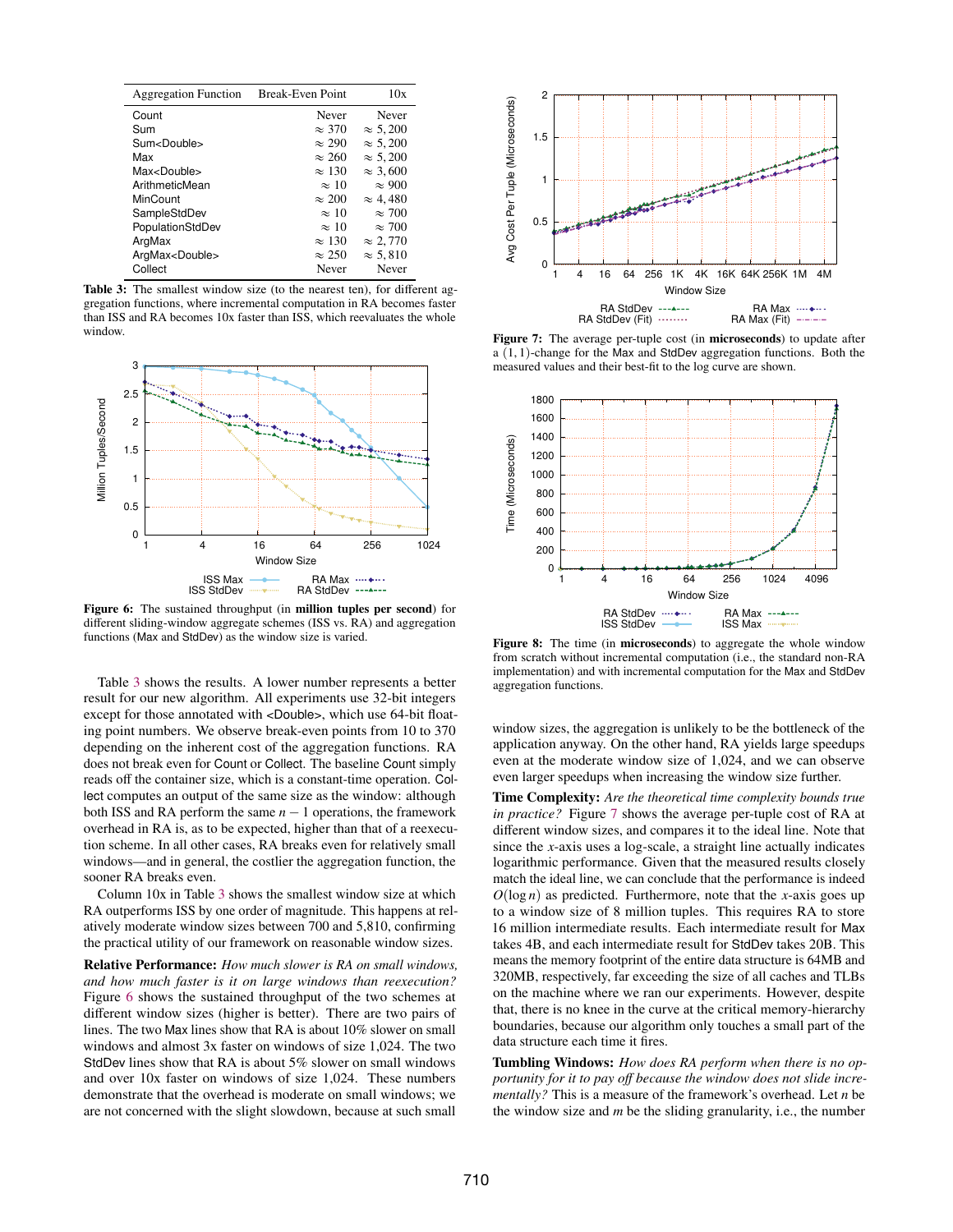<span id="page-9-0"></span>

Figure 9: The average tuple cost (in microseconds) for the reactive aggregator to compute Max and StdDev with fixed window capacities of size *n* (*fixed*), and window capacities that oscillate between *n* and 2*n* (*osc.*).

of tuples inserted and removed on each aggregation firing. The experiments so far used  $m = 1$ , resulting in fine-grained sliding. On the other hand, when  $m = n$ , the sliding window degenerates to a tumbling window. None of the results can be reused from one firing to the next. Figure [8](#page-8-3) shows the average cost per firing in microseconds (lower is better). Evidently, the cost is about the same irrespective of the scheme (RA or ISS) or the aggregation function. This indicates that RA has a low overhead: even when RA cannot benefit from incremental changes, it performs essentially no worse than the non-incremental algorithm.

Dynamic Windows: *How does RA perform when it must constantly resize its window's capacity?* Recall from Section [5.1.1](#page-6-1) that if the buffer is full when a tuple arrives ( $n_{\text{tuples}} = n_{\text{capacity}}$ ), we call resize to make  $n'_{\text{capacity}} = 2n_{\text{capacity}}$ . Upon evicting a tuple from the window, if  $n_{\text{tuples}} < \frac{1}{4} n_{\text{capacity}}$ , we call resize to make  $n'_{\text{capacity}} = \frac{1}{2} n_{\text{capacity}}$ . Figure [9](#page-9-0) shows experiments designed to force the window capacity to oscillate between  $n$  and  $2n$ . First we send enough tuples to ramp up the capacity so that  $n_{\text{capacity}} = 2n$ . We then evict  $\frac{1}{2}n$  tuples, forcing a call to **resize**, causing  $n'_{\text{capacity}} = n$ . The process then starts over after the window receives the next  $\frac{1}{2}n$  tuples. The data confirms that the cost of resizing the capacity is indeed amortized. The oscillating experiments are faster because they spend most of their aggregation time with  $n_{\text{tuples}} < n$ , while the non-oscillating experiments spend all of their aggregation time with  $n_{\text{tuples}} = n$ . This discrepancy, however, is necessary if we are to force the capacity to vary, as the resizing scheme is explicitly designed to amortize the linear cost of a resize.

As with any solution whose algorithmic complexity depends on amortization, individual firings may incur a linear cost, increasing latency. For example, for StdDev, resizing from a window of size 256 to 512 takes 4.2  $\mu$ s, and resizing from 1 M to 2 M takes 9.4 ms. Circumstances that cannot tolerate a rare linear cost can fix the window size to a large value of *n* to ensure no resizing.

Coarse-Grained Sliding: Often, multiple window events take place between firings. *How does RA behave between the two extremes of fine-grained sliding and tumbling?* Figure [10](#page-9-1) shows the average per-tuple cost (lower is better), with separate curves for different sliding granularity *m*. Recall that the theoretical time complexity of our algorithm is  $O(m + m \log(n/m))$  per firing. Given that each firing processes *m* tuples, that amounts to  $O(1 + \log(n/m))$  per tuple. For constant *m*, this is the same as  $O(log(n))$ , and indeed, the lines for  $m = 1$ ,  $m = 4$ , and  $m = 64$  are straight on a log-scale. On the other hand, when *m* is a fraction of *n*, the time complexity becomes  $O(1 + \log(n/n))$ , in other words, a constant. The lines for  $m = n/16$ ,  $m = n/4$ , and  $m = n$  indeed demonstrate constant per-tuple cost, for large enough window sizes, as predicted. The

<span id="page-9-1"></span>

Figure 10: The average per-tuple cost (in microseconds) to update a batch of *m* changes using the reactive aggregator (RA) with StdDev, where the window size is *n*.

<span id="page-9-2"></span>

Figure 11: The average per-tuple cost (in microseconds) for Max to incorporate *m* changes, using the reactive aggregator (RA) vs. using the algorithm by Arasu and Widom (AW), as the window size (*n*) is varied.

downward trend on small windows can be attributed to the overhead due to change propagation's walking up the tree, about  $O(\log n)$  per firing, which gets absorbed in the big-*O* notation in the complexity bound and is offset by the cost of real aggregation operations for larger window sizes.

Comparison with Arasu-Widom: *How does RA compare to prior work?* In prior work, Arasu and Widom (AW) [\[3\]](#page-11-8) describe the only algorithm that matches RA's theoretical complexity bounds. We re-implemented AW in InfoSphere Streams and added the same code-generation optimization we used for RA. As Figure [11](#page-9-2) shows, both implementations have comparable algorithmic complexity in practice, with RA faster by a constant factor. We further confirm this across a range of aggregation functions, as Table [4](#page-10-0) shows: for the same window size, the choice of an aggregation function makes little difference to the relative performance. However, inherent differences in the data representation seem to contribute to the widening of the gap as the window size increases. Whereas RA uses a single flat array, AW uses several arrays. Also, whereas RA uses simple loops to derive the aggregated value, AW contains a relatively-morecomplicated step that splits the current window into base intervals.

Space Complexity: *What di*ff*erence does RA make for space consumption?* Figure [12](#page-10-1) shows the resident set size (RSS; lower is better), which we measured using a separate process that polls the /proc file system once a second. Note that this methodology did not interfere with the overall timing results, from which we conclude that it did not perturb the experiment. The figure only shows results for windows up to 4K entries, because ISS is very slow beyond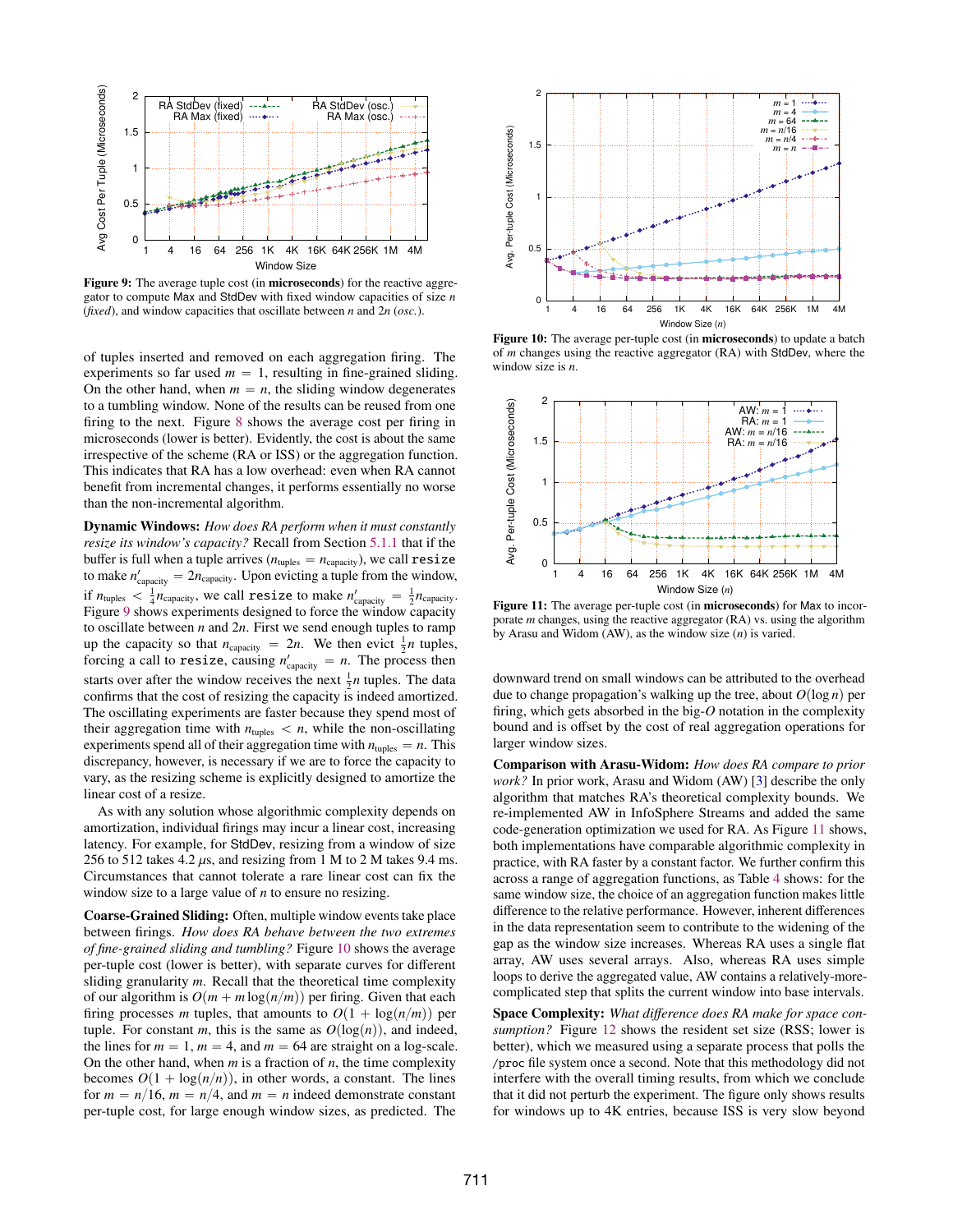<span id="page-10-0"></span>

| <b>Aggregation Function</b> | Relative Time $T_{AW}/T_{RA}$ |      |                   |
|-----------------------------|-------------------------------|------|-------------------|
|                             | $n = 8$                       |      | $n = 8K$ $n = 8M$ |
| Sum                         | 1.02                          | 1.20 | 1.36              |
| Max                         | 1.02                          | 1.25 | 1.37              |
| ArithmeticMean              | 1.05                          | 1.24 | 1.39              |
| MinCount                    | 1.04                          | 1.23 | 1.35              |
| PopulationStdDev            | 1.06                          | 1.26 | 1.37              |

**Table 4:** Relative average per-tuple cost  $T_{AW}/T_{RA}$  (ratio) for firing after every tuple's arrival, where  $T_{AW}$  is the time for Arasu-Widom and  $T_{RA}$  is the time for our reactive aggregator.

<span id="page-10-1"></span>

Figure 12: The resident set size (RSS, in MB) of the program that maintains Aggregate comparing ISS and RA.

4K entries. It confirms our theoretical result that RA requires  $O(n)$ space and that the constant is small. At these small to moderate window sizes, the impact of window size on RSS is minor compared to the base RSS of the entire process, including the SPL runtime. Beyond 4K entries, the RA version continues to consume space linear in the size of the window.

Conclusion: Our experiments confirm the theoretical algorithmic complexity and space bounds. Furthermore, our experiments show that the practical performance of RA is competitive for small windows and much better than reexecution for large windows.

## 7. RELATED WORK

This section compares and contrasts our Reactive Aggregator (RA) with related work on sliding-window aggregation in particular and incremental computation in general.

### 7.1 Sliding-Window Aggregation

Gray et al. propose a trichotomy of aggregation functions [\[14\]](#page-11-19), and many sliding-window aggregation papers adopt this terminology. An *algebraic* aggregation is associative and has fixed-sized intermediate results. A *distributive* aggregation is a special case of algebraic aggregation that does not require a final lower step. And a *holistic* aggregation has no constant bound on the size of intermediate results. This trichotomy was initially intended to explain implementation strategies for data cubes. We did not adopt it, because it does not capture invertibility or commutativity, which are important for sliding windows on ordered streams.

In the following discussion, let *n* be the window size, *m* the number of updates in a batch, and *s* the size of the stream history. In robust, long-running systems, *s* tends to infinity.

Work on temporal databases predates stream processing but addresses issues similar to sliding-window aggregation. Temporal databases store  $O(s)$  tuples and support aggregation over any historical windows, whereas streaming systems store only  $O(n)$  tuples and only support aggregation over windows that end at or near the current time. Moon et al. implement aggregation using red-black trees [\[26\]](#page-11-9), and Yang and Widom use SB-trees, a hybrid of segment trees and B-trees [\[36\]](#page-11-10). For invertible aggregations, these temporal aggregation algorithms emulate evictions as negative insertions, yielding time  $O(\log n)$  for  $m = 1$ . However, for non-invertible aggregations, they construct trees over the complete stream history, yielding time  $O(\log s)$ . In contrast, RA yields time  $O(\log n)$ for  $m = 1$  even for non-invertible aggregations.

Bulut and Singh save time and space with an approximate aggregation algorithm based on wavelets [\[8\]](#page-11-20). RA, in contrast, is an exact algorithm. Gigascope splits aggregates to support pre-aggregation on network interface cards [\[9\]](#page-11-1) but does not use sliding windows. Hirzel aggregates incrementally over patterns instead of windows [\[17\]](#page-11-21). RA handles sliding windows, which are tricky because of tuple eviction. Ghanem et al. incrementalize a broad spectrum of sliding-window queries using negative tuples [\[13\]](#page-11-22). Unlike RA, this means they require invertible functions.

Arasu and Widom present the B-Int algorithm for incremental aggregation using base intervals [\[3\]](#page-11-8). B-Int is the only algorithm we are aware of that matches the algorithmic complexity of RA and handles non-invertible aggregations. However, we made RA more general as it is intended as a drop-in replacement for the aggregation operator in a commercial streaming system. In particular, B-Int does not address non-FIFO windows or variable-sized windows.

Some algorithms optimize for large *m*, by using only a two-level aggregation instead of a full-fledged tree. Examples include paned windows [\[23\]](#page-11-12) and paired windows [\[22\]](#page-11-11). These approaches use time  $O(n/m)$  for each update, degenerating to  $O(n)$  for small *m*. RA's algorithmic complexity matches that of paned and paired windows for large *m*, but it is better for small *m*.

To our knowledge, none of the existing algorithms can both match RA's time complexity and support variable-sized windows.

The idea of decomposing aggregation operations into multiple helper functions is not new. For instance, it is a key feature of the AT-LAS extension to SQL [\[35\]](#page-11-23). Yu et al. even offer techniques for automatically decomposing aggregation operations [\[37\]](#page-11-24). Some systems decompose aggregation operations differently than RA. Specifically, RA uses a combine(Agg,Agg) function, resembling a monoid [\[16\]](#page-11-25). Other systems (including ATLAS [\[35\]](#page-11-23)) use an addOne(In,Agg) function, resembling a fold in functional programming. The drawback of a fold is that it adds items one by one in linear time; in contrast, the monoid variant enables RA to break down a window into balanced subwindows that it aggregates in logarithmic time.

This work focuses on *incremental* aggregation. An orthogonal topic is *shared* aggregation, optimizing the case where many similar stream queries are evaluated together. While some of the papers discussed above offer both incremental and shared aggregation [\[3,](#page-11-8) [22\]](#page-11-11), we leave shared aggregation with RA to future work since our customers have yet to request it.

Soisalon-Soininen and Widmayer [\[33\]](#page-11-16) study a class of search trees known as stratified trees and propose an algorithm for bulk insertion, for which they study rebalancing cost in terms of pointer changes. In another paper, Soisalon-Soininen and Widmayer [\[32\]](#page-11-26) study the complexity of bulk insertion into an AVL tree. These papers, like ours, consider bulk operations and show the benefits of coordinating bulk changes to start from the leaves and progress up to the root. However, both their goals and techniques differ significantly from ours. Their analyses are tailored for pointerupdate cost due to rebalancing and are not readily applicable to our setting, which keeps no pointers and requires no rebalancing but where the main cost is in maintaining the partial aggregation values.

#### 7.2 General Incremental Computation

Whereas RA incrementalizes sliding-window aggregation, there is also literature on incrementalizing more general computations.